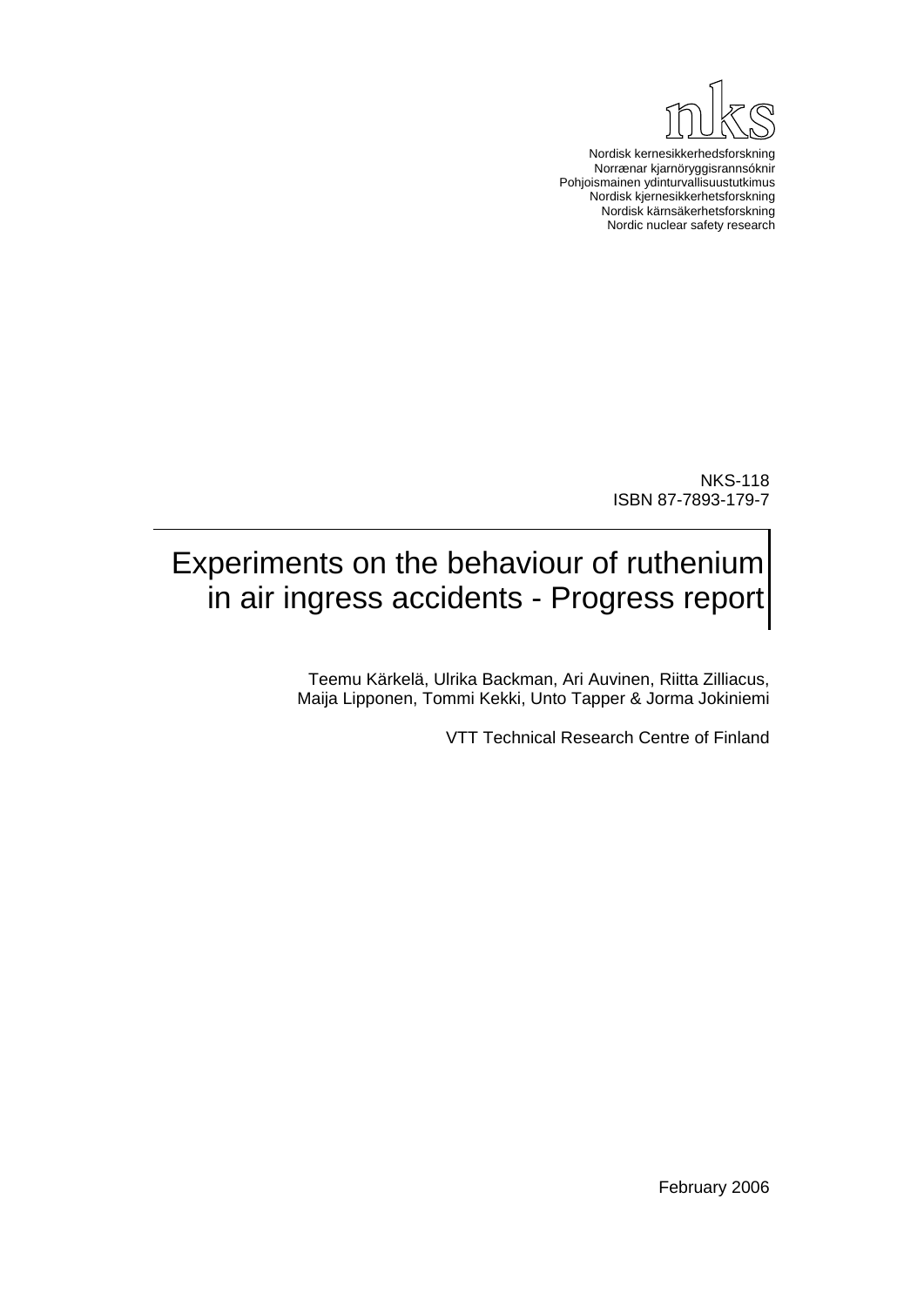

# **Abstract**

During routine nuclear reactor operation, ruthenium will accumulate in the fuel in relatively high concentrations. In an accident in a nuclear power plant it is possible that air gets into contact with the reactor core. In this case ruthenium can oxidise and form volatile ruthenium species, RuO3 and RuO4, which can be transported into the containment. In order to estimate the amount of gaseous ruthenium species it is of interest to know, how it is formed and how it behaves. In our experiments RuO2 is exposed to diverse oxidising atmospheres at a relatively high temperature.

In this report, the experimental system for the ruthenium behaviour study is presented. Also preliminary results from experiments carried out during year 2005 are reported. In the experiments gaseous ruthenium oxides were produced in a furnace. Upon cooling RuO2 aerosol particles were formed in the system. They were removed with plane filters from the gas stream. Gaseous ruthenium species were trapped in 1M NaOH-water solution, which is capable of trapping RuO4 totally. Ruthenium in the solution was filtered for analysis. The determination of ruthenium both in aerosol and in liquid filters was made using instrumental neutron activation analysis (INAA). In order to close mass balance and achieve better time resolution three experiment using radioactive tracer were carried out.

# **Key words**

Ruthenium, Air ingress, Fission product transport

NKS-118 ISBN 87-7893-179-7

Electronic report, February 2006

The report can be obtained from NKS Secretariat NKS-775 P.O. Box 49 DK - 4000 Roskilde, Denmark

Phone +45 4677 4045 Fax +45 4677 4046 www.nks.org e-mail nks@nks.org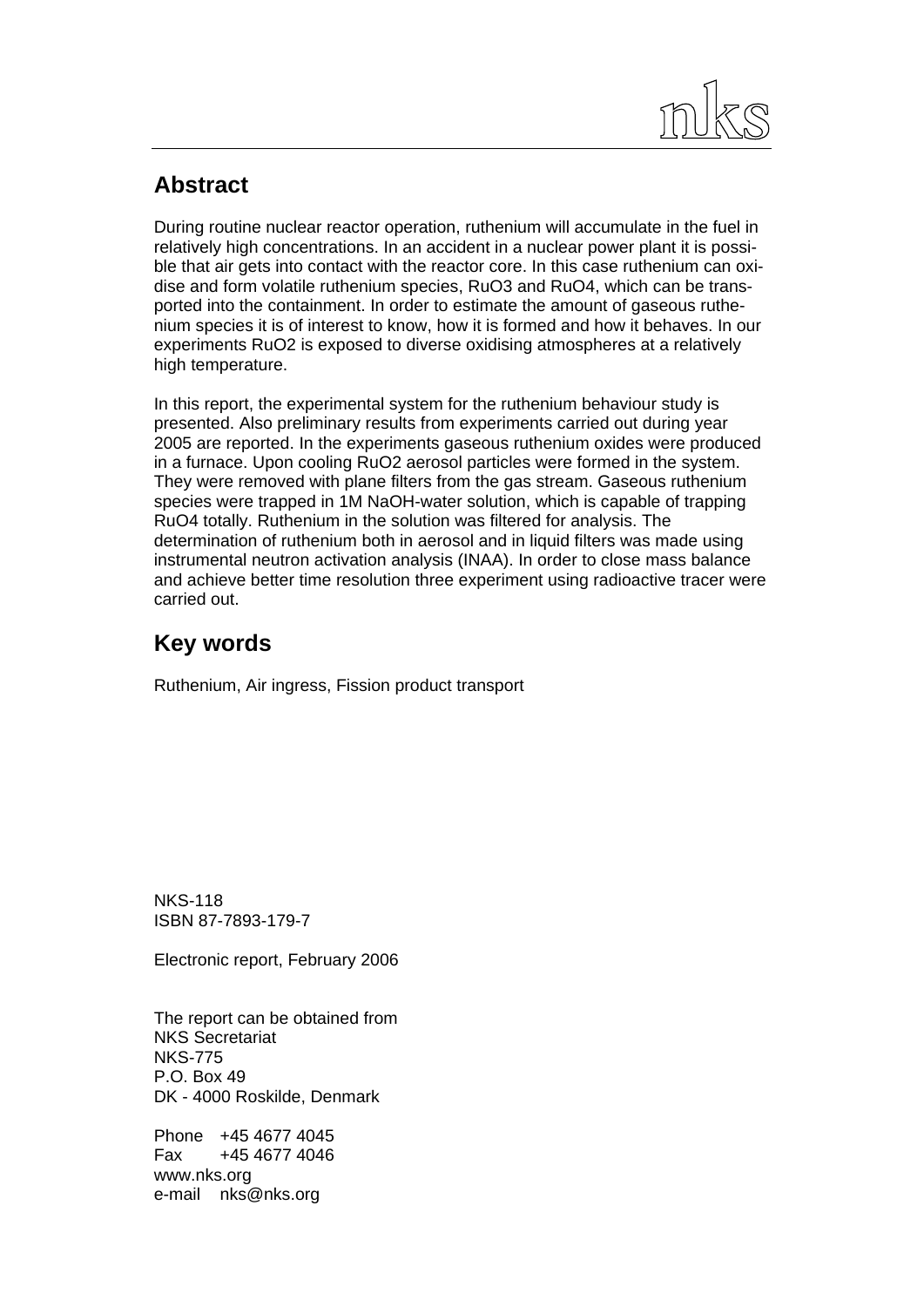# **EXPERIMENTS ON THE BEHAVIOUR OF RUTHENIUM IN AIR INGRESS ACCIDENTS - PROGRESS REPORT YEAR 2005**

Authors Teemu Kärkelä

Ulrika Backman

Ari Auvinen

Riitta Zilliacus

Maija Lipponen

Tommi Kekki

Unto Tapper

Jorma Jokiniemi

Publicity: Public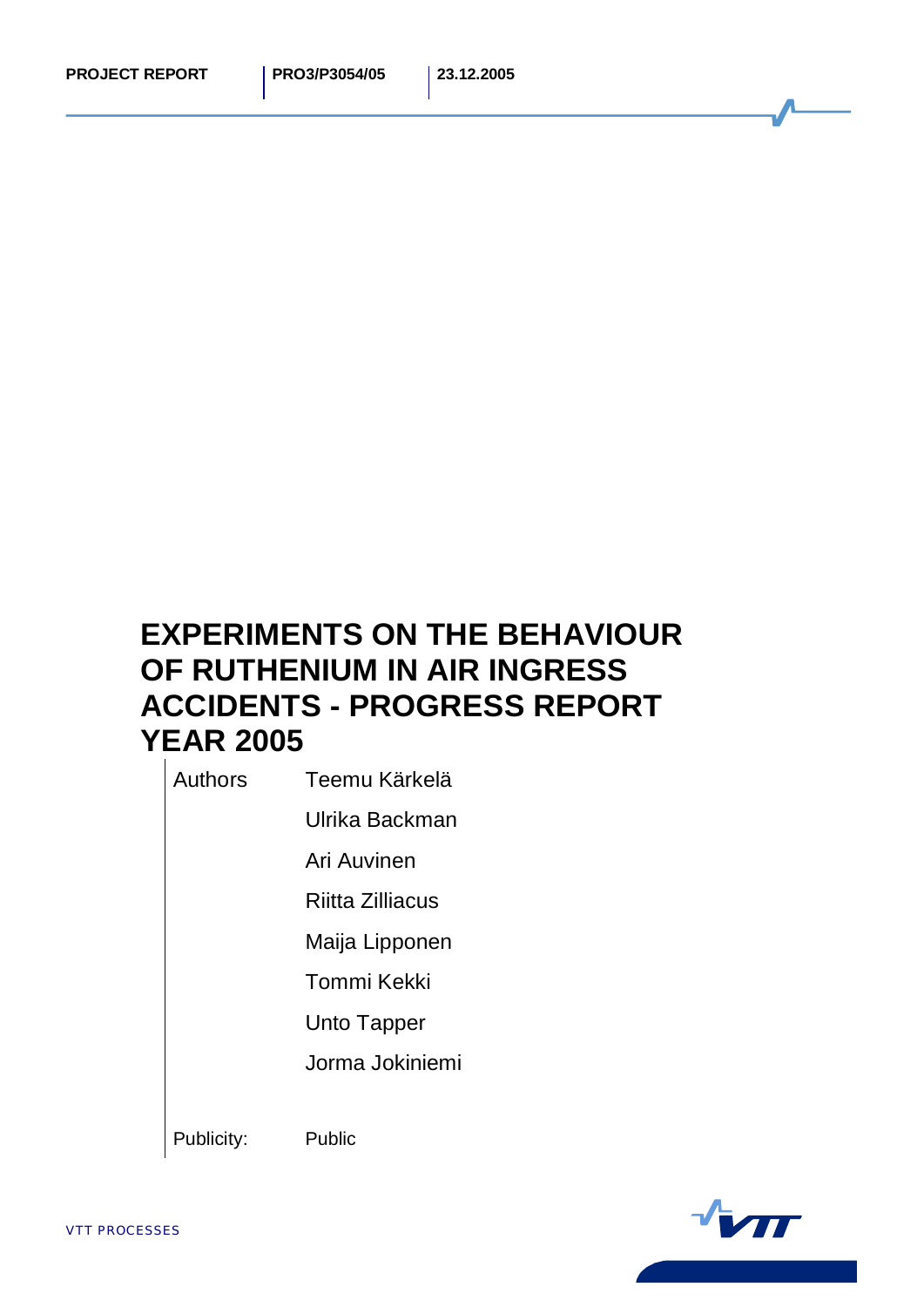

| <b>Research organisation and address</b>     | <b>Customer</b>                          |            |
|----------------------------------------------|------------------------------------------|------------|
| <b>VTT</b> Processes                         | <b>NKS</b>                               |            |
| P.O. Box 1602                                | Fortum Nuclear Services Ltd              |            |
| FIN-02044 VTT, FINLAND                       | P.O.Box 10                               |            |
|                                              | $00048$ Fortum                           |            |
| <b>Project manager</b>                       | <b>Contact person</b>                    |            |
| Ari Auvinen                                  | Nici Bergroth                            |            |
| Diary code (VTT)                             | Order reference                          |            |
| PRO3/0053T/05                                | AFT/NKS-R(05)12/5                        |            |
| Project title and reference code             | <b>Report identification &amp; Pages</b> | Date       |
| Experiments on the behaviour of ruthenium in | PRO3/P3054/05                            | 23.12.2005 |
| air ingress accidents                        | $1+11$ p.                                |            |
| C5SU00765                                    |                                          |            |

### **Report title and author(s)**

Experiments on the behaviour of ruthenium in air ingress accidents - progress report year 2005 Kärkelä, T. ; Backman, U.; Auvinen, A.; Zilliacus, R.; Lipponen, M.; Kekki, T.; Tapper U.; Jokiniemi, J.

# **Summary**

During routine nuclear reactor operation, ruthenium will accumulate in the fuel in relatively high concentrations. In an accident in a nuclear power plant it is possible that air gets into contact with the reactor core. In this case ruthenium can oxidise and form volatile ruthenium species,  $RuO<sub>3</sub>$  and RuO4, which can be transported into the containment. In order to estimate the amount of gaseous ruthenium species it is of interest to know, how it is formed and how it behaves. In our experiments  $RuO<sub>2</sub>$  is exposed to diverse oxidising atmospheres at a relatively high temperature.

In this report, the experimental system for the ruthenium behaviour study is presented. Also preliminary results from experiments carried out during year 2005 are reported. In the experiments gaseous ruthenium oxides were produced in a furnace. Upon cooling  $RuO<sub>2</sub>$  aerosol particles were formed in the system. They were removed with plane filters from the gas stream. Gaseous ruthenium species were trapped in 1M NaOH-water solution, which is capable of trapping RuO<sup>4</sup> totally. Ruthenium in the solution was filtered for analysis. The determination of ruthenium both in aerosol and in liquid filters was made using instrumental neutron activation analysis (INAA). In order to close mass balance and achieve better time resolution three experiment using radioactive tracer were carried out.

| <b>Distribution</b> | <b>Publicity</b> |
|---------------------|------------------|
|                     | Public           |
|                     |                  |
|                     |                  |

**Project manager Reviewed and approved by**

Ari Auvinen Group Manager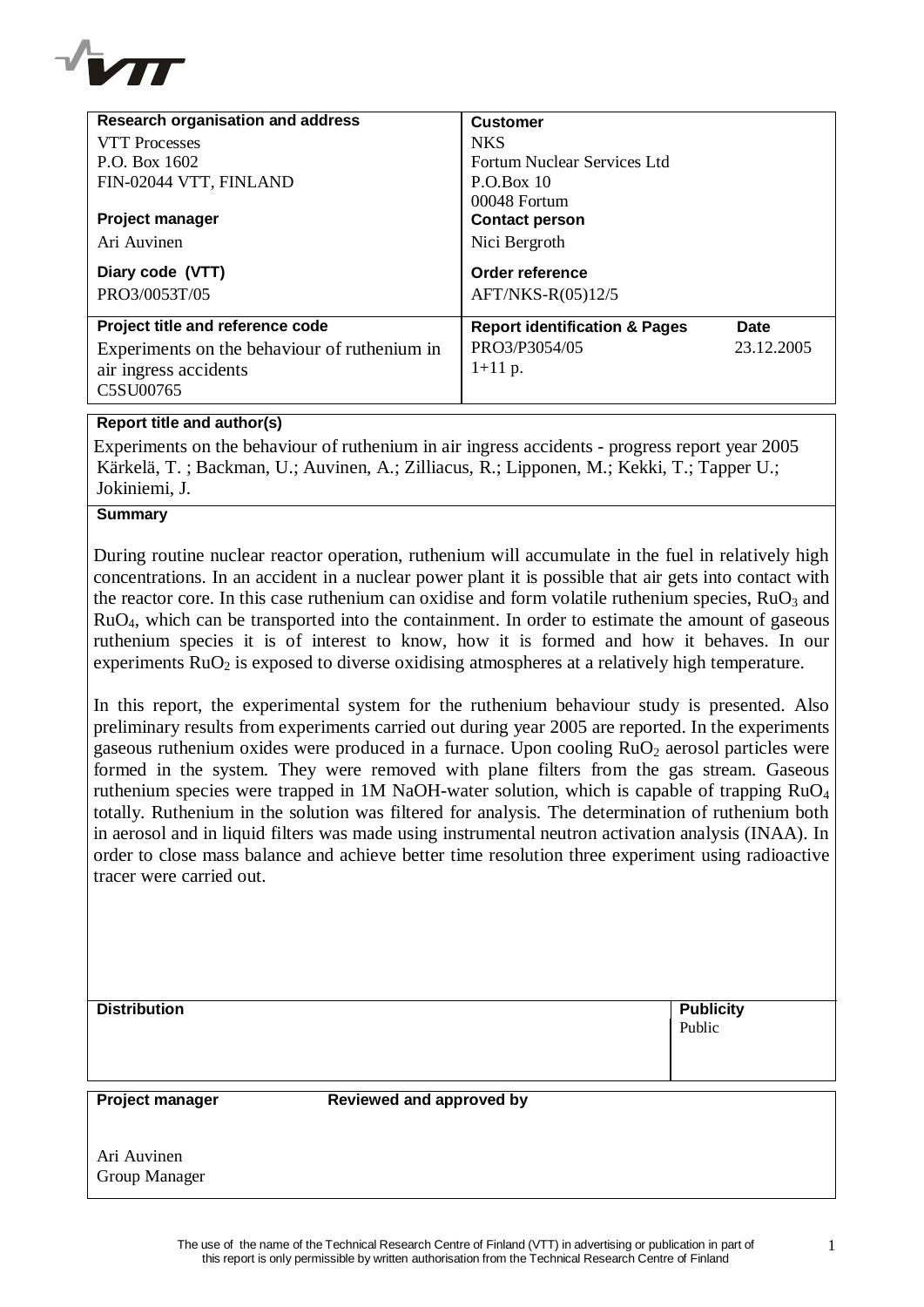

# 1. INTRODUCTION

During routine nuclear reactor operation, ruthenium will accumulate in the fuel in relatively high concentrations. In an accident in a nuclear power plant it is possible that air gets into contact with the reactor core. In this case ruthenium can oxidise and form volatile ruthenium species,  $RuO<sub>3</sub>$  and  $RuO<sub>4</sub>$ , which can be transported in the containment. In contrast to other fission products the oxide forms of ruthenium are more volatile than the metallic form [Jokiniemi and Zilliacus 2001]. Ruthenium chemistry has been discussed in an earlier study [Backman et al., 2004].

In consequence calculations associated with severe nuclear reactor accidents, ruthenium accounts for >10% of the effective lung dose. In order to prevent radioactive ruthenium from spreading in gaseous form in case of an accident in a nuclear power plant it is of interest to know how it is formed and how it behaves. In our experiments  $RuO<sub>2</sub>$  has been exposed to diverse humid oxidising atmospheres at high temperatures. The formation and decomposition of gaseous ruthenium species has been studied as well as the decomposition products. The most important experimental parameters are the temperature of the furnace, the cooling rate of the gas and the composition of the humid oxidising atmosphere.

#### 2. EXPERIMENTAL FACILITY

#### 2.1 RuO<sub>2</sub> OXIDATION EXPERIMENTS IN HUMID CONDITIONS

The system used for the ruthenium experiments is schematically presented in figure 1. The main component of the system was the tubular flow reactor, in which the ruthenium source  $(RuO<sub>2</sub>)$  powder) was heated. The tubular flow reactor (Entech, ETF20/18-II-L) used was 110 cm long and had two heating zones, each 40 cm long. The tube material in the reactor was high purity alumina. The ceramic crucible with the  $RuO<sub>2</sub>$  powder (about one gram per experiment) was placed over the second heating zone of the reactor.



Figure 1: Experimental set-up for ruthenium experiments.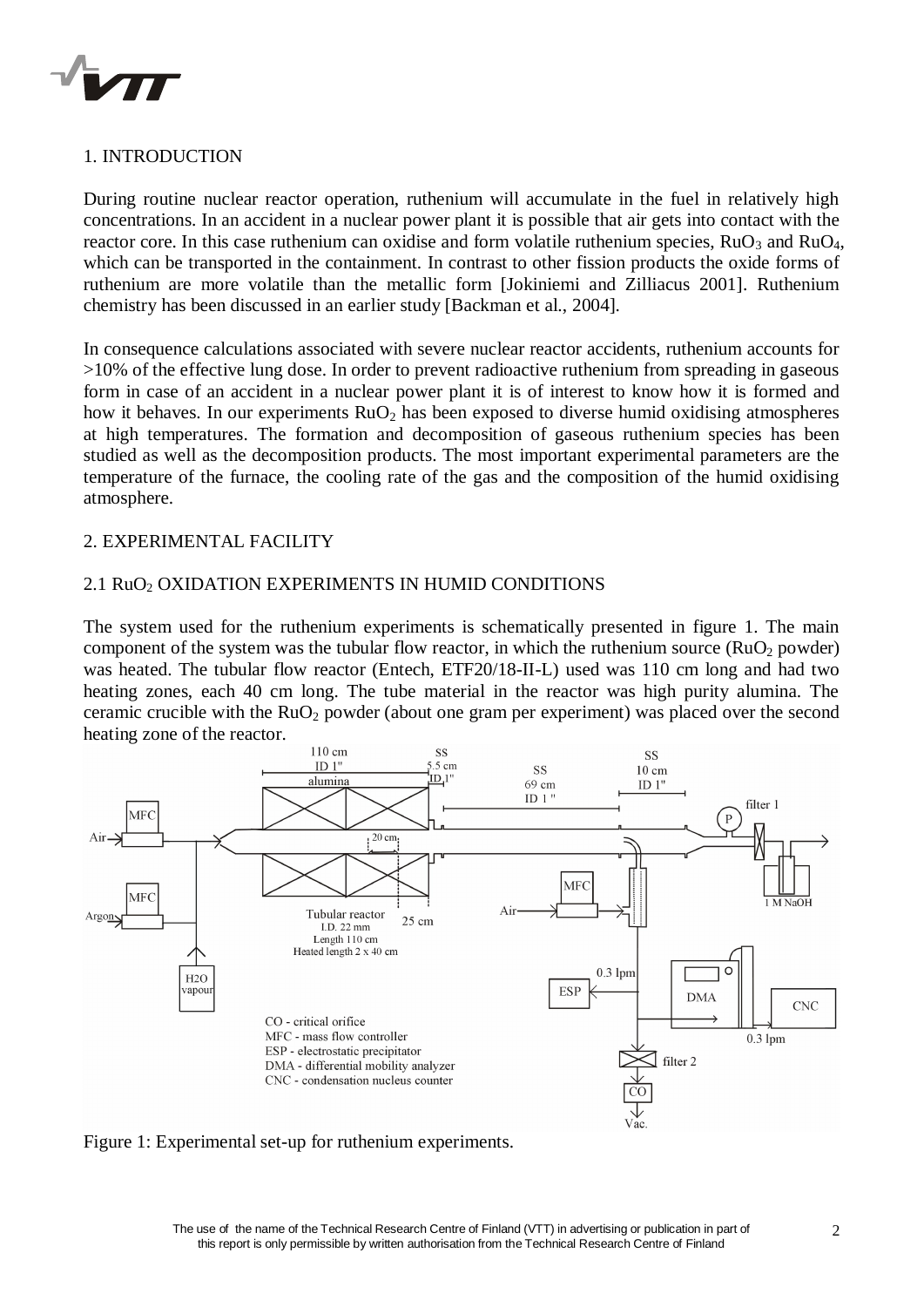

The non-condensable gas flow through the furnace was controlled with mass flow controllers (Tylan FC-2900M, Brooks 5851S). Water was added to the gas stream either by saturating air flow in a bubbler, placed in temperature controlled water bath (temperature 30°C), or by adding superheated steam directly into the gas stream. Saturated air-flow went through an inlet heated up to 70°C. During steam feed gas flow was heated to 100°C before entering the reactor.

As the gas exited the reactor, it cooled in a stainless steel (AISI 316L) tube and the gaseous ruthenium oxides decomposed partly to RuO<sub>2</sub> particles. Aerosol particles were filtered out at point 106 cm downstream of the reactor. The filters used were polycarbonate (Nuclepore). Gaseous ruthenium was trapped downstream of the filter in a 1 M NaOH-water solution. The bubbler containing the trapping solution was placed in an ice-bath.

Gas-phase sampling was done at point 74 cm downstream of the reactor using a j-shaped probe pointing upstream in the flow. The sample was diluted with a porous tube diluter and so minimising the losses during dilution. The number size distribution of the particles was measured with differential mobility analyser (DMA, TSI 3081) and condensation nucleus counter (CNC, TSI 3022). The particles are size classified according to their electrical mobility by the DMA. The CNC counts the number of particles in each size class. The system was controlled with the Aerosol Instrument Manager software version 4.0 (TSI). The gas flow in the sampling line was filtered before being vented to the fumed hood, using the same type of filter as in the main line. Transmission electron microscopy (TEM) samples were collected on holey carbon coated copper grids using an electrostatic precipitator (ESP). Aerosol sampling was not conducted in radiotracer experiments.

#### 2.2 ANALYSIS OF THE SAMPLES

The detection limit for ruthenium with instrumental neutron activation analysis (INAA) using 3 hour irradiation time is 2 μg/sample. The amount of the solution that can be irradiated in the reactor limits the determination of ruthenium from liquid samples. Therefore, the trapping solution was heated on a sand bath and ethanol was added to reduce ruthenates to  $RuO<sub>2</sub>$ . The solution was filtered and ruthenium on the filter paper was irradiated for 1 minute. Gamma measurements of the irradiated filters were conducted one day after irradiation. Aerosol filters applied in the experiments were analysed similarly using INAA.

#### 3. EXPERIMENTAL MATRIX

Eight experiments have been carried out during year 2005. The details of the experiments can be found in table 1. During the experiments the gas flow through the reactor was 5  $1/m$ in. In first three experiments and in the sixth experiment the gas flow was saturated with water vapour at 30°C. In the other experiments different amounts of steam was injected into the gas stream, while oxygen partial pressure was kept constant. Radioactive tracer was used in the last three experiments.

In experiments with saturated air flow the reactor set point was either 1300 K, 1500 K or 1700 K. The durations of the experiments 1, 2 and 6 were 45, 40 and 41 minutes respectively. The third test was a revaporisation experiment with a much longer duration. In revaporisation experiment the reactor set point was 1700 K and the furnace tube was the same as used in the second experiment.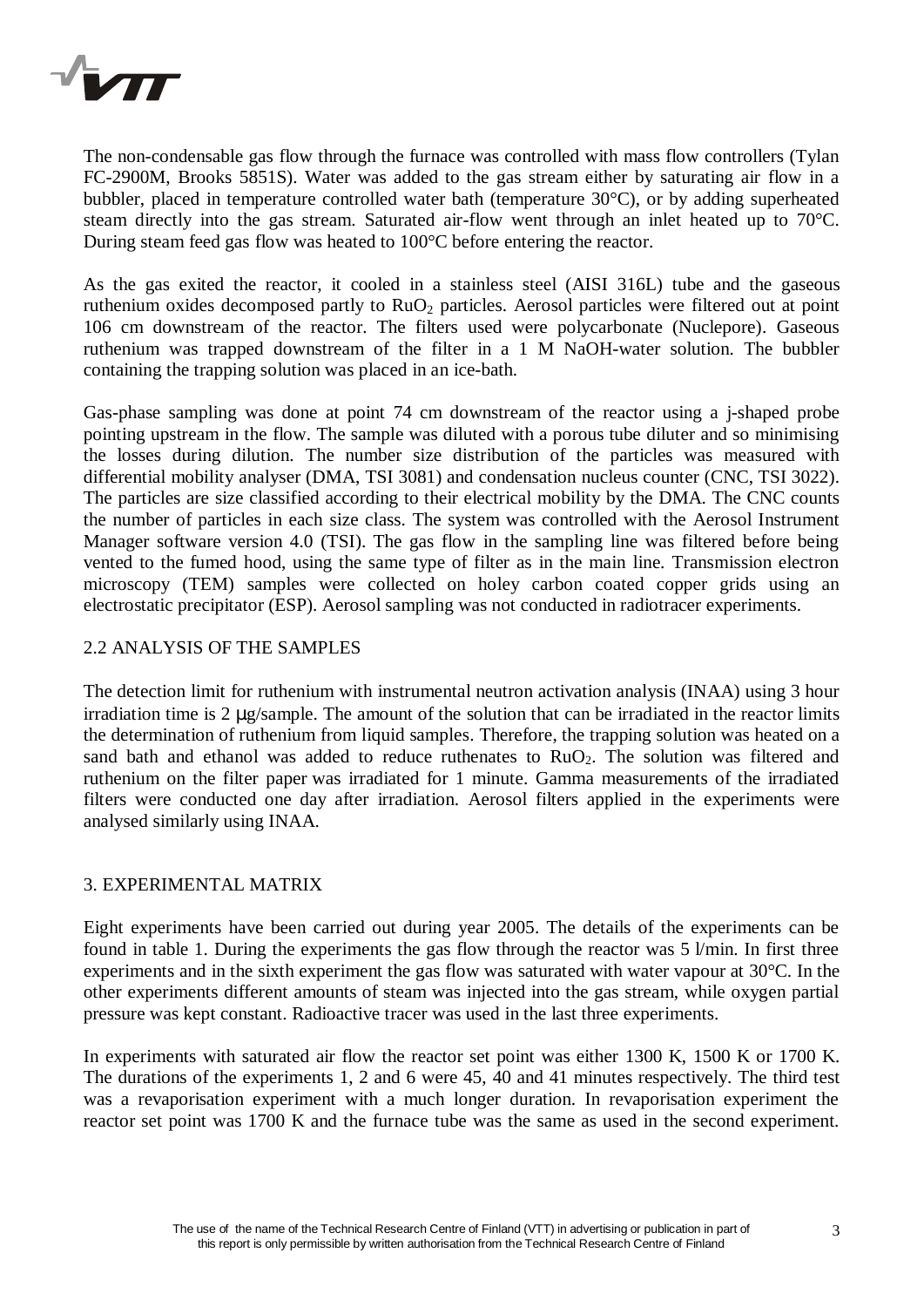

However, ceramic crucible with  $RuO<sub>2</sub>$  powder was removed from the furnace. All ruthenium released in the revaporisation test was thus deposited on tube surfaces in the second experiment.

| Exp            | raone 1. Detaille of the experimenter.<br>Reactor | Flow           | Gas                | Tube material            | Duration | Other          |
|----------------|---------------------------------------------------|----------------|--------------------|--------------------------|----------|----------------|
|                | T                                                 | rate           |                    | (from furnace to filter) |          |                |
| #              | K                                                 | lpm            |                    |                          | min      |                |
|                | 1300                                              | 5              | Air sat. w. $H_2O$ | $SS(106 \text{ cm})$     | 45       |                |
| $\overline{2}$ | 1700                                              | 5 <sup>5</sup> | Air sat. w. $H_2O$ | $SS(106 \text{ cm})$     | 40       |                |
| 3              | 1700                                              | 5              | Air sat. w. $H_2O$ | $SS(96 \text{ cm})$      | 360      | revaporisation |
| $\overline{4}$ | 1500                                              | 10             | Steam/Ar/Air       | SS (106 cm)              | 23       | higher flow    |
|                |                                                   |                | 25/45/30           |                          |          | rate           |
| 5              | 1100                                              | $\mathfrak{S}$ | Steam/Ar/Air       | SS (106 cm)              | 372      |                |
|                |                                                   |                | 10/60/30           |                          |          |                |
| 6              | 1500                                              | 5              | Air sat. w. $H_2O$ | $SS(106 \text{ cm})$     | 41       | radiotracer    |
| 7              | 1300                                              | $\overline{5}$ | Steam/Ar/Air       | SS (106 cm)              | 45       | radiotracer    |
|                |                                                   |                | 10/60/30           |                          |          |                |
| 8              | 1300                                              | 5              | Steam/Ar/Air       | $SS(106 \text{ cm})$     | 45       | radiotracer    |
|                |                                                   |                | 50/20/30           |                          |          |                |

Table  $1:$  Details of the experiments.

In steam feed experiments 4, 5, 7 and 8 the temperature ranged from 1100 K to 1500 K. The gas flow was a combination of steam, argon and air. Oxygen partial pressure was kept constant even though steam volume fraction was changed. Experiment 5 was a "revaporisation" experiment with  $RuO<sub>2</sub>$ powder sample placed inside the furnace. The duration of the revaporisation experiment was 372 minutes. Duration of other steam feed experiments varied between 23 and 45 minutes.

In the experiments 6, 7 and 8 radioactive tracer was used in order to close the mass balance and to get on-line data about the behaviour of ruthenium during experiment. In these experiments the furnace set point was either 1300 K or 1500 K. In experiment 6 air was saturated with water, while during experiments 7 and 8 the gas flow was a combination of steam, argon and air.

#### 4. RESULTS

The preliminary results are summarised in table 2. The amount of evaporated ruthenium is measured by weighting the crucible before and after the experiment. Mass of ruthenium in bubbler and in filters is determined with INAA. In the estimation of ruthenium release and transport rates it was assumed that the rates are constant throughout the experiment.

#### 4.1 RUTHENIUM RELEASE RATE

Ruthenium release rate results are presented in figure 2. Release rates at dry conditions were measured in an earlier study [Backman et al., 2004]. According to results, the release rate of ruthenium decreases while the oxygen partial pressure is decreased – as expected. Increasing steam partial pressure while keeping the oxygen partial pressure constant seemed to have no effect on release rate. Ruthenium release rate increased from 0,11 to 19,43 mg/min as temperature increased from 1100 K to 1700 K. This indicates that *significant* vaporisation of ruthenium take place at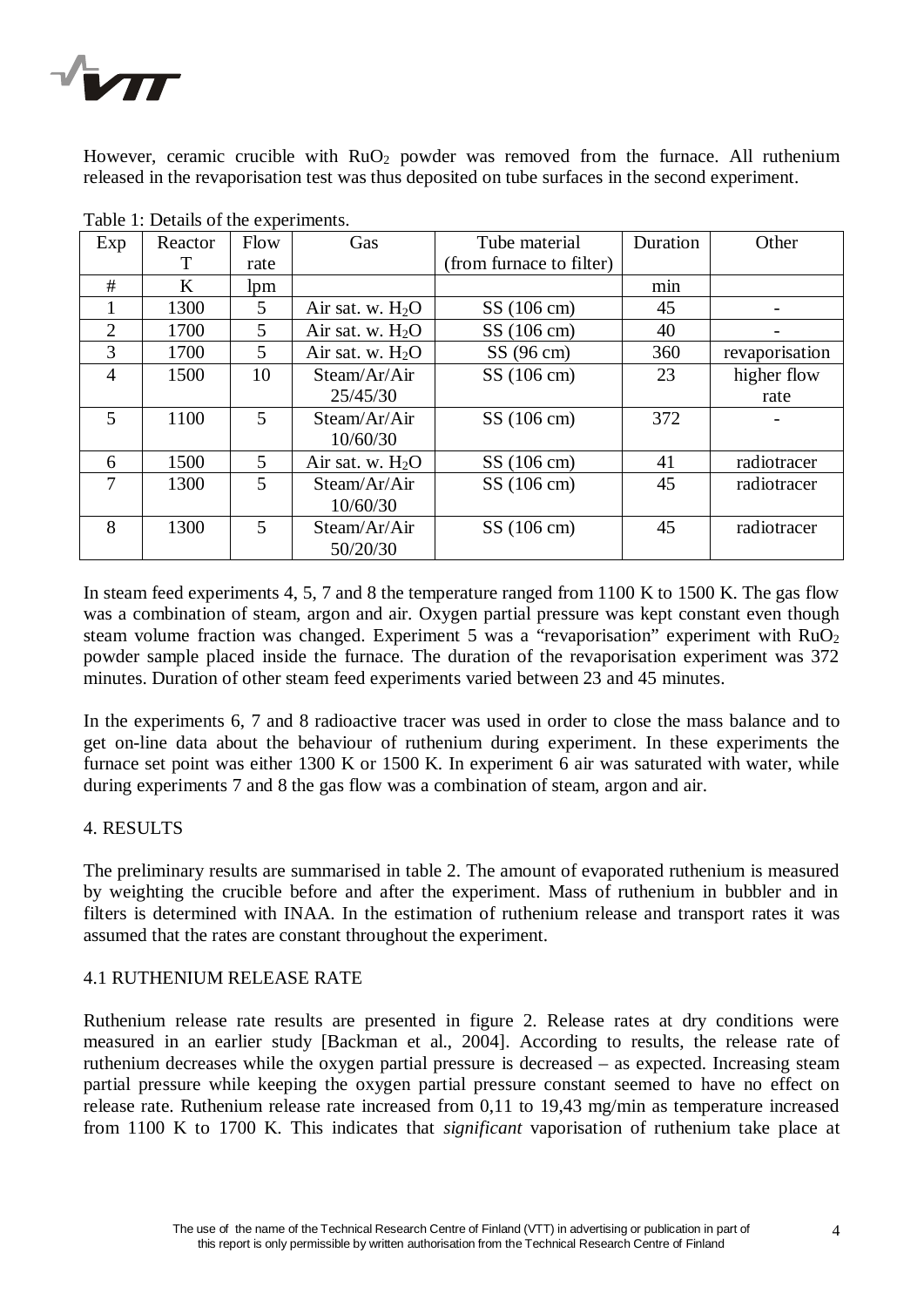

temperatures above 1100 K. Higher gas flow rate at 1500 K seemed to also increase ruthenium release rate.

| Exp    | Reactor T | Ru         | <b>Bubbler</b> | Filter 1 | Release rate | Transport:     | Transport: |
|--------|-----------|------------|----------------|----------|--------------|----------------|------------|
|        |           | evaporated |                |          |              | <b>Bubbler</b> | Filter 1   |
| #      | K         | mg         | mg             | mg       | mg/min       | mg/min         | mg/min     |
| 1(SS)  | 1300      | 88,5       | 4,80           | 0,6      | 1,97         | 0,1723         | 0,0208     |
| 2(SS)  | 1700      | 777,0      | 0,16           | >123,3   | 19,43        | 0,0054         | > 4,1768   |
| 3(SS)  | 1700      |            | 4,53           | 4,84     |              | 0,0126         | 0,0134     |
| 4(SS)  | 1500      | 223,9      | 1,01           | 15,3     | 9,73         | 0,0524         | 0,7944     |
| 5(SS)  | 1100      | 40,3       | $\sim 0$       | 0,26     | 0,11         | $\sim 0$       | 0,0007     |
| 6(SS)  | 1500      | 247,5      | 0,05           | 52,0     | 6,04         | 0,0012         | 1,2677     |
| 7(SS)  | 1300      | 36,8       | 1,40           | 2,0      | 0,82         | 0,0311         | 0,0444     |
| 8 (SS) | 1300      | 37,5       | 0,82           | 0,5      | 0,83         | 0,0182         | 0,0111     |

Table 2: Preliminar results of the experiments on the behaviour of ruthenium. Values are presented as ruthenium. Values for transport are corrected for 5 l/min flowrate.

### 4.2 GASEOUS RUTHENIUM TRANSPORT RATE

The rate of  $RuO<sub>4</sub>$  gas transport into trapping bubbler can be found in the figure 3 (values as ruthenium). Transport rates at dry conditions were measured in an earlier study [Backman et al., 2004]. RuO<sub>4</sub> transport rate ranged from  $\sim$  0 to 0,17 mg/min. Lowest transport rate of gaseous ruthenium was measured at 1100 K. Transport was highest at 1300 K although release rate continued to increase as the temperature of the furnace was increased. High oxygen partial pressure seemed to favour RuO4 transport. Also higher flow rate increased transport of gaseous ruthenium. During revaporisation experiment at 1700 K the transport rate was 0,0126 mg/min. As much as 50 % of revaporised ruthenium was transported as RuO4. It should be noted though that even though the furnace was at 1700 K in that experiment, the oxidation of ruthenium deposits must have taken place at a significantly lower temperature. In all experiments the measured transport rates of gaseous ruthenium were significantly lower than what was previously measured either with alumina tube or with seed particles.

# 4.3 RUTHENIUM AEROSOL PARTICLES TRANSPORT RATE

As in previous experiments the transport of  $RuO<sub>2</sub>$  particles competed with the deposition on the wall surfaces. As the temperature of the furnace increased also the cooling rate increased. Fast cooling rate favours  $RuO<sub>2</sub>$  particle formation in the gas phase and lower deposition on the walls. In all experiments most of the released ruthenium still deposited on the surfaces.

The rate of  $RuO<sub>2</sub>$  aerosol particles transport into plane filter is in the figure 4 (values as ruthenium). Transport rates at dry conditions were measured in an earlier study [Backman et al., 2004]. RuO<sub>2</sub> transport rate ranged from  $\sim$  0 to 8,8 mg/min at temperatures 1100 K to 1700 K. Transport is increasing while temperature is increasing. This indicates that the aerosol particle formation is increasing while the temperature is increasing. When the oxygen partial pressure is decreasing the  $RuO<sub>2</sub>$  transport is also decreasing. In the figure transport is more than 4.18 mg/min at temperature 1700 K in the air saturated with water atmosphere (marked 19/4), because all ruthenium could not be analyzed. During revaporisation experiment 50 % of revaporised ruthenium was transported as  $RuO<sub>2</sub>$ .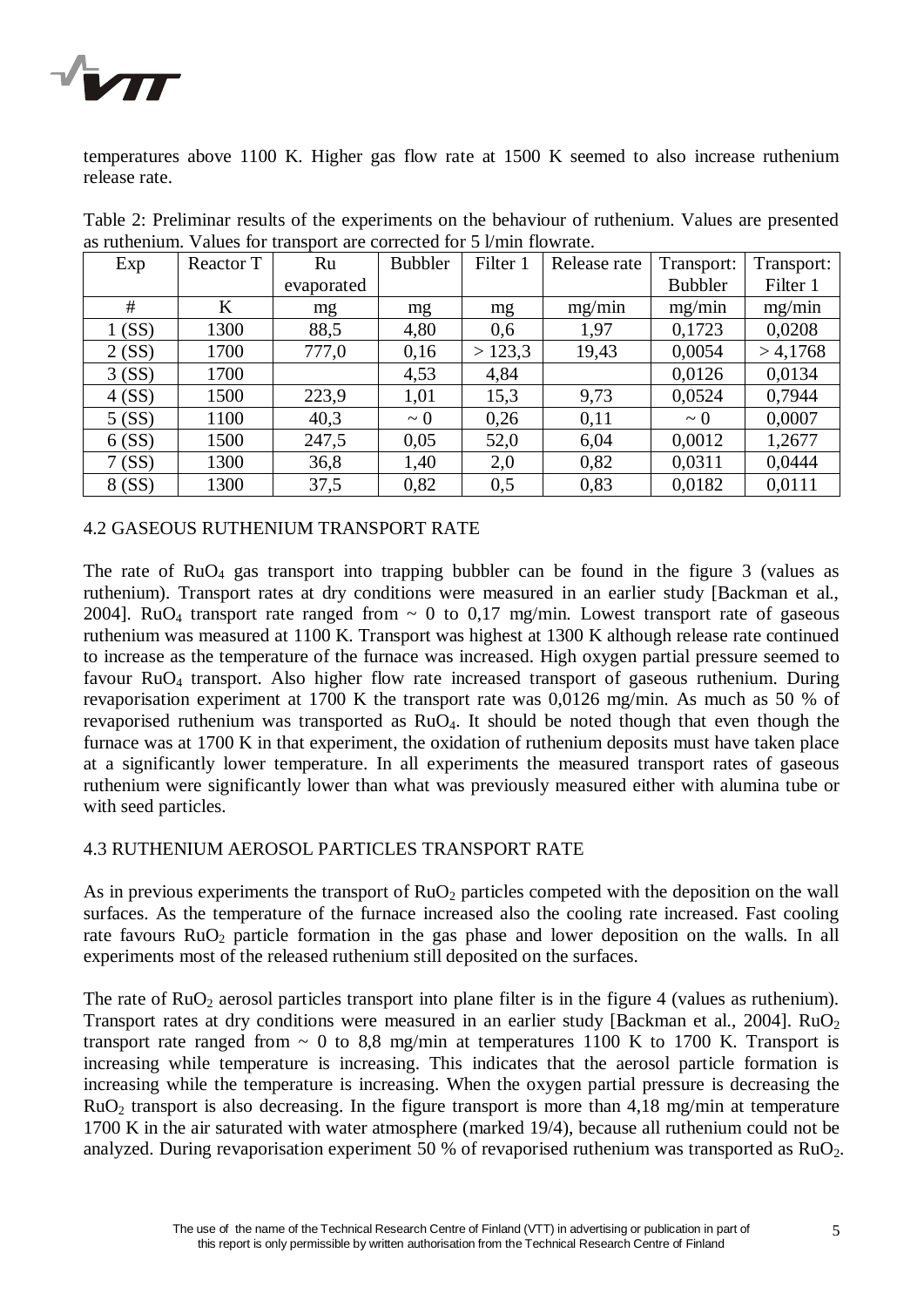



Figure 2: Ruthenium release rate (mg/min). Other units are temperature (K) and oxygen volume fraction / steam volume fraction (%), which presents the partial pressure proportions of oxygen and steam in gas flow. There is one experiment with 10 lpm flow.



Figure 3: RuO4 transport rate (mg/min). Other units are temperature (K) and oxygen volume fraction / steam volume fraction (%). There are also 10 lpm flow and revaporisation experiments.



Figure 4:  $RuO<sub>2</sub>$  transport rate (mg/min). Other units are temperature (K) and oxygen volume fraction / steam volume fraction (%). There are also 10 lpm flow and revaporisation experiments.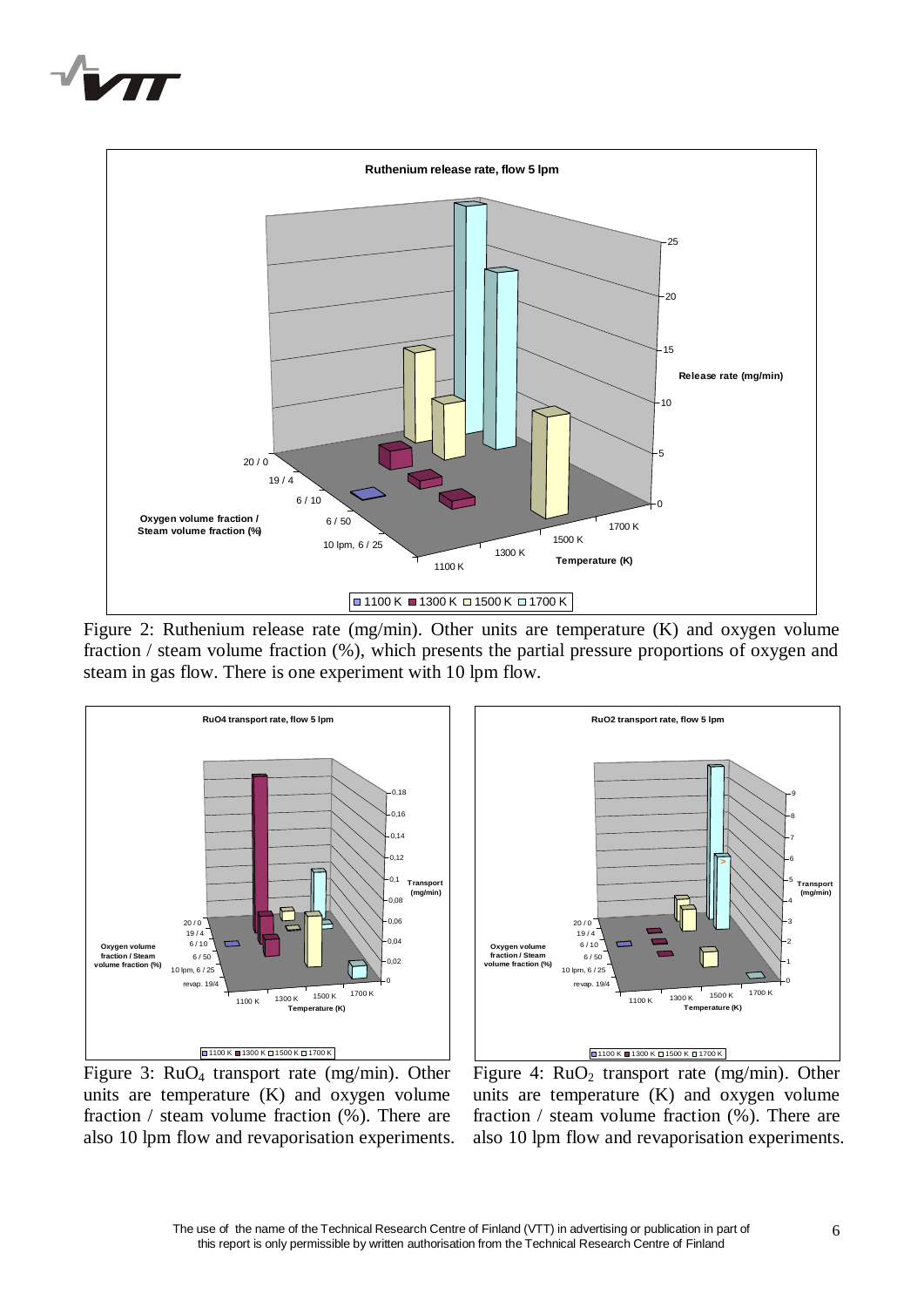

#### 4.4 RADIOACTIVE TRACER MEASUREMENTS

Activated RuO<sub>2</sub> powder was used as  $\gamma$ -tracer in experiments 6, 7 and 8. Five detectors measured the activity of sample in the ceramic crucible, the ceramic tube at the end of furnace, the beginning of stainless steel tube, the aerosol filter and the gas trapping bottle on-line during the experiments (underlining corresponds the curve name). Results from the on-line measurements are presented in figures 5-8. In all experiments most of the released ruthenium deposited on the surfaces.

Data in the figures is raw measurement data. In the figures it can be seen that ruthenium release rate from the crucible is constant. Ruthenium deposition velocity is also constant. However, it seems like the rate of  $RuO<sub>4</sub>$  transport (bottle curve) is increasing at the end of measurement. Further experiments are needed to be able to explain the behaviour.



Figure 5: Experiment 6 on-line measurement. Axis units are the measured activity of sample at five location and time.



Figure 7: Experiment 7 on-line measurement. Axis units are the measured activity of sample at five location and time.



Figure 6: Experiment 8 on-line measurement. Axis units are the measured activity of sample at five location and time.



Figure 8: Experiment 7 on-line measurement, without data from the crucible. Axis units are the measured activity of sample at five location and time.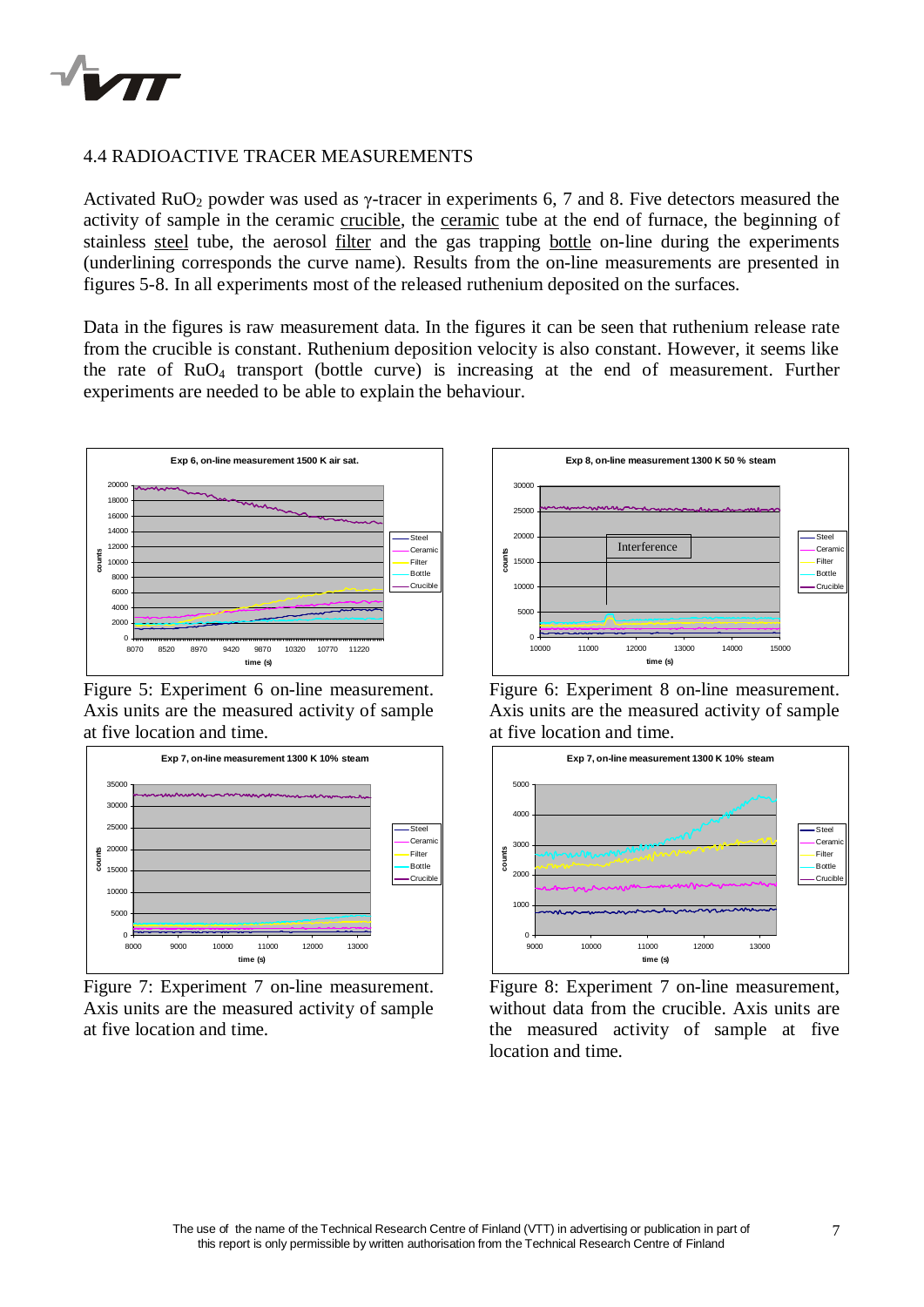



Figure 9: Ruthenium deposition profile in the experiments 6, 7 and 8. Deposition is  $RuO<sub>2</sub>$  mass found per centimetre (mg/cm). Furnace outlet is located at 0 cm. There is no deposition data from stainless steel tube connector.



Figure 10: Ruthenium deposition profile in the experiments 6, 7 and 8. Deposition is  $RuO<sub>2</sub>$  mass found per centimetre (mg/cm). Furnace outlet is located at 0 cm. There is no deposition data from stainless steel tube connector.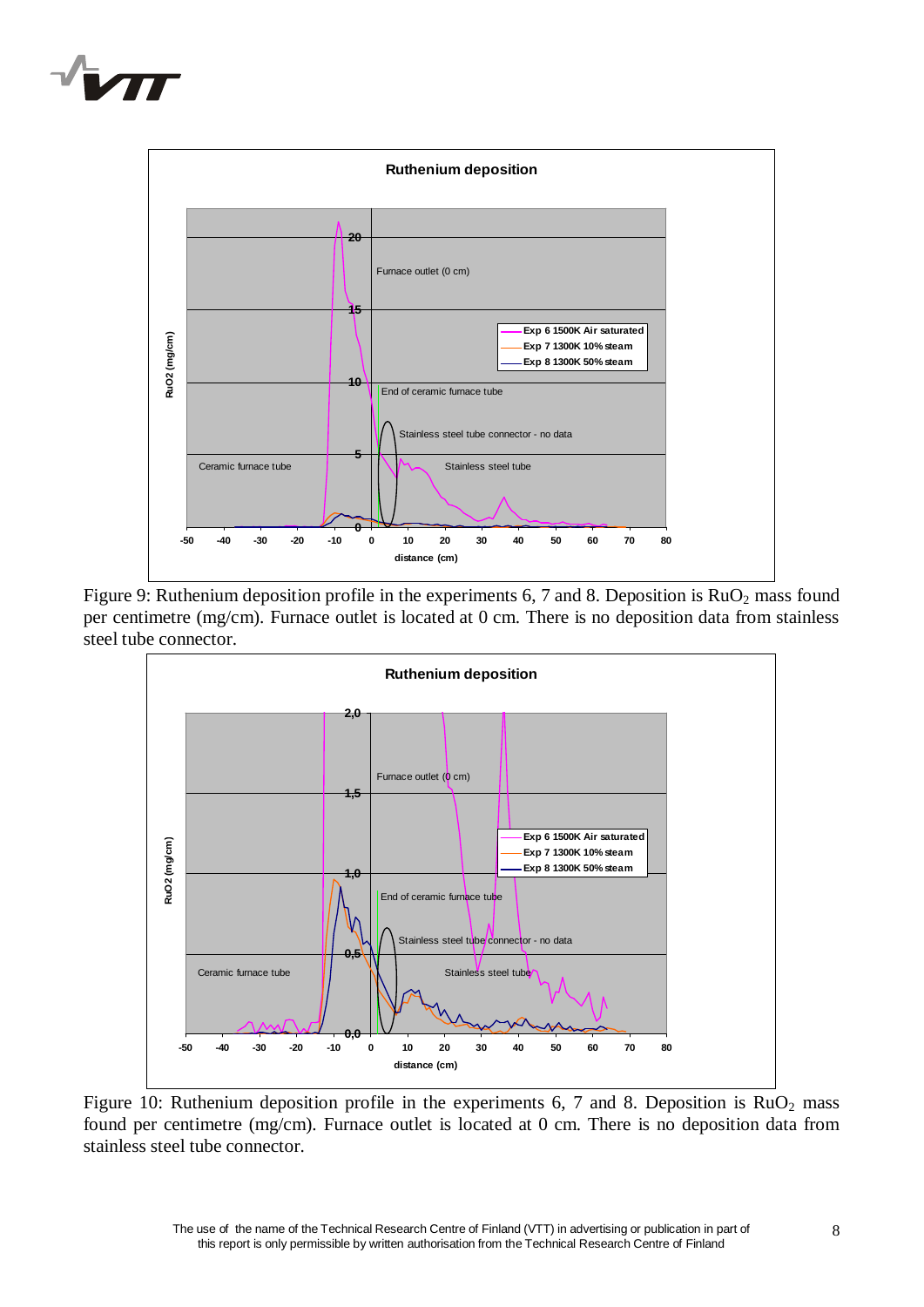



Figure 11: Ruthenium deposition profile in a previous study at 1500 K in dry conditions. Deposition is proportion of RuO<sub>2</sub> mass found of released RuO<sub>2</sub> mass per four centimetres (%/4 cm). Furnace outlet is located at 0 cm.

The measured deposition profiles of ruthenium ( $RuO<sub>2</sub>$  mass found per centimetre) inside the ceramic furnace tube and stainless steel tube at the outlet of furnace are presented in figures 9 and 10. In the figure 11 is ruthenium deposition profile in a previous study [Backman et al., 2004]. The deposition profile is proportion of  $RuO<sub>2</sub>$  mass found of released  $RuO<sub>2</sub>$  mass per four centimetres inside the ceramic furnace tube and stainless steel tube at the outlet of furnace. Furnace outlet is located at 0 cm in the figures. As can be seen the measured profiles correspond very well to each others as well as to the profile measured in a previous study. At first, it is important to note that there is no ruthenium deposition at the sample location or directly after it. The first deposition peak takes place inside the ceramic furnace tube at the end of furnace (peak is about at -8 cm). At that location there is a large temperature gradient inside the furnace because of insulation. Deposition likely takes place by thermal dissociation of  $RuO<sub>3</sub>$  to  $RuO<sub>2</sub>$ . The second deposition peak is at furnace outlet and it is formed by thermophoresis. The last peak is very clear in experiment 6 (at 36 cm). It is probably deposition by decomposition of RuO4 at 150-200°C. More gaseous ruthenium was transported both in experiments 7 and 8, in which the third peak is absent, than in experiment 6.

The difference in deposition profiles between temperatures 1500 K and 1300 K in the figures 9 and 10 is mainly due to difference in ruthenium release rate. The speciation of released ruthenium may also have an effect, since there was a difference in oxidation temperature. There is a difference in the first deposition peaks between experiments 7 and 8 also. Probably the increased amount of water vapour in experiment 8 transferred more heat and therefore the dissociation and deposition took place further in the tube.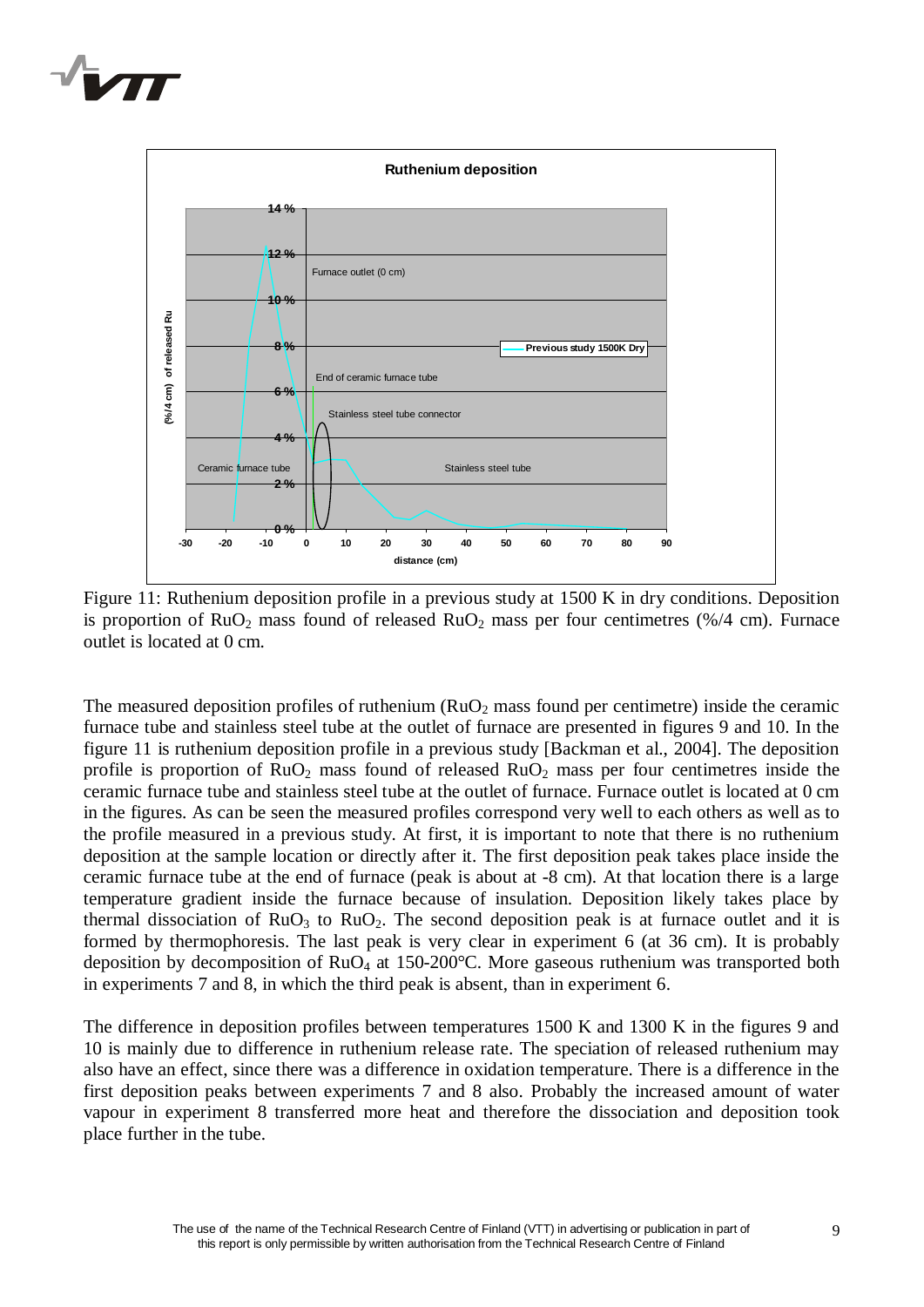

#### 4.5 AEROSOL PARTICLES PROPERTIES

RuO<sub>2</sub> particles were collected and analysed with the transmission electron microscope (TEM). Representative TEM images are presented in figure 12. The number size distribution of the particles was measured using a DMA/CNC combination. A typical size distribution is presented in the figure 13. The mean particle size was 108 nm and the standard deviation was 1,5. The measured particle size distribution corresponds to the size of agglomerates and is therefore larger than the size of primary particles.



Figure 12: TEM images of RuO<sub>2</sub> particles in the experiments 2 (16.06.05) and 4 (29.09.05).



Figure 13: Typical number size distribution of RuO<sub>2</sub> particles (experiment 2).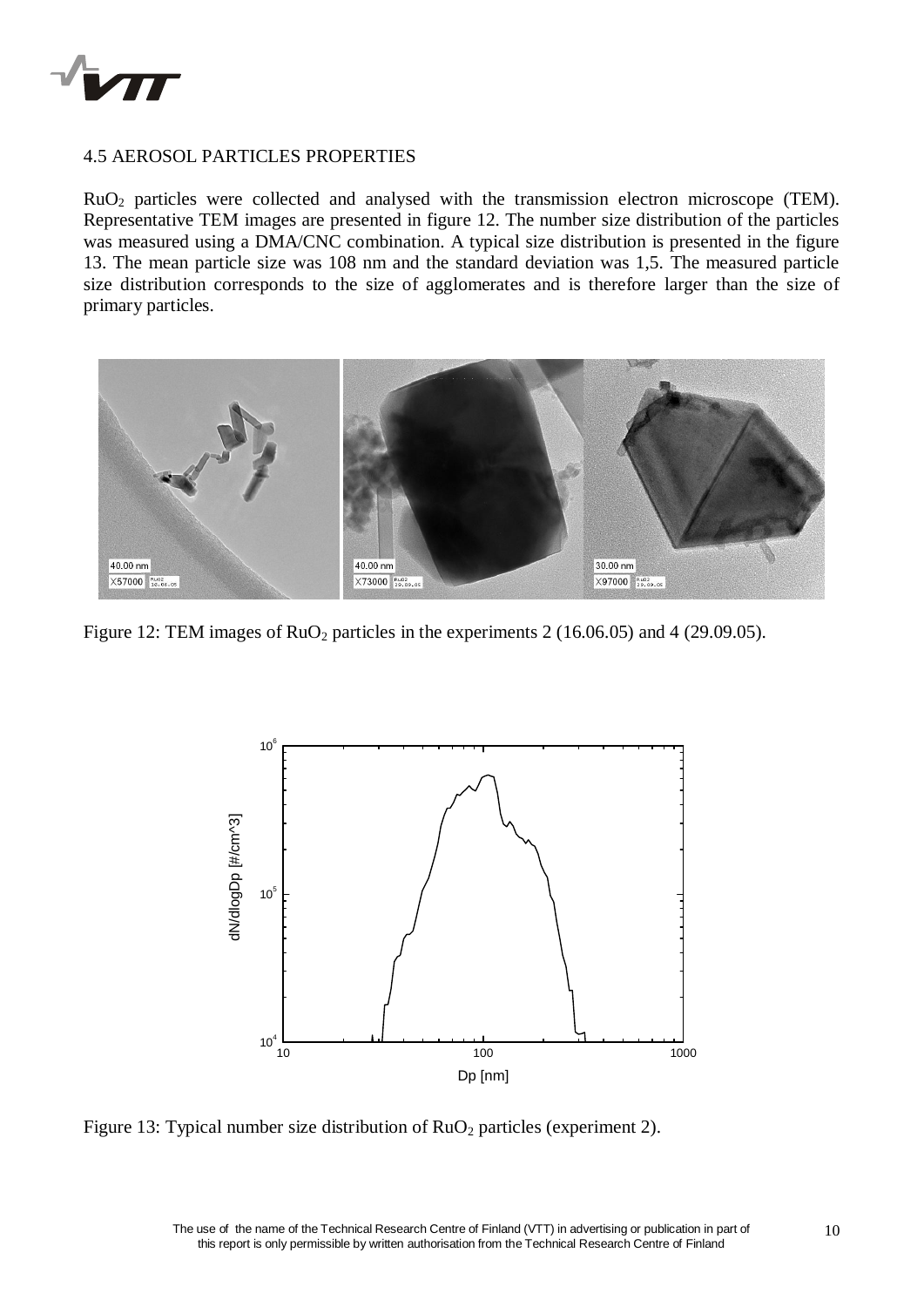

# 5. CONCLUSIONS

This project is a continuation of ruthenium transport and speciation experiments conducted previously at VTT. In previous experiments it was found out that gaseous ruthenium decomposed on steel surface at dry atmosphere. They also indicated that humid atmosphere may favour gaseous ruthenium transport.

Eight experiments studying the behaviour of ruthenium in humid oxidising conditions were carried out during year 2005. A significant difference in the decomposition rate of gaseous ruthenium depending on the reactor temperature was found. These experiments did not fully support the previous assumption that water vapour would passivate the steel surface. There seem to be additional important phenomena taking place in the experiments. Three radioactive tracer experiments were conducted, in which ruthenium deposition profiles were measured. These profiles gave new information about ruthenium release and deposition. Further experiments are needed in order to study the release kinetics and the retention of ruthenium at different temperatures and atmospheres. We expect that after experiments planned for year 2006, issues related to ruthenium transport can be solved. Preliminary test matrix for year 2006 experiments in humid oxidising conditions is presented in the table 3.

| Exp | Reactor T | Flow rate | Gas                     | Tube material    | Other            |
|-----|-----------|-----------|-------------------------|------------------|------------------|
|     |           |           |                         | (from furnace to |                  |
|     |           |           |                         | filter)          |                  |
| #   | K         | lpm       |                         |                  |                  |
| 1.  | 1700      | 5         | Steam/Ar/Air 50/20/30   | stainless steel  |                  |
| 2.  | 1700      | 5         | Steam/Ar/Air $50/20/30$ | stainless steel  | revaporisation   |
| 3.  | 1300      | 5         | Steam/Air 70/30         | stainless steel  | $\gamma$ -tracer |
| 4.  | 1500      | 5         | Steam/Air 70/30         | stainless steel  |                  |
| 5.  | 1700      | 5         | Steam/Air 70/30         | stainless steel  | $\gamma$ -tracer |
| 6.  | 1500      | 5         | $Air + RuO4$            | stainless steel  | $\gamma$ -tracer |
|     |           |           |                         |                  | water vapour     |
|     |           |           |                         |                  | no sample        |
| 7.  | 1500      | 5         | $Air + RuO4$            | stainless steel  | $\gamma$ -tracer |
|     |           |           |                         |                  | water vapour     |
| 8.  | 1500      | 5         | Air                     | stainless steel  | seed particles   |
|     |           |           |                         |                  | low conc.        |
|     |           |           |                         |                  | $\gamma$ -tracer |
| 9.  | 1500      | 5         | Air                     | stainless steel  | seed particles   |
|     |           |           |                         |                  | high conc.       |

Table 3: Preliminary test matrix for year 2006 on the behaviour of ruthenium.

# **REFERENCES**

Jokiniemi J. and Zilliacus R. Esiselvitys ruteniumin käyttäytymisestä hapettavissa olosuhteissa. VTT Kemiantekniikka raportti Dnro 252-01/KET11, 2001.

Backman U., Lipponen M., Auvinen A., Jokiniemi J. and Zilliacus R. Ruthenium behaviour in severe nuclear accident conditions – Final Report. VTT Processes, PRO3/P26/04, 2004.